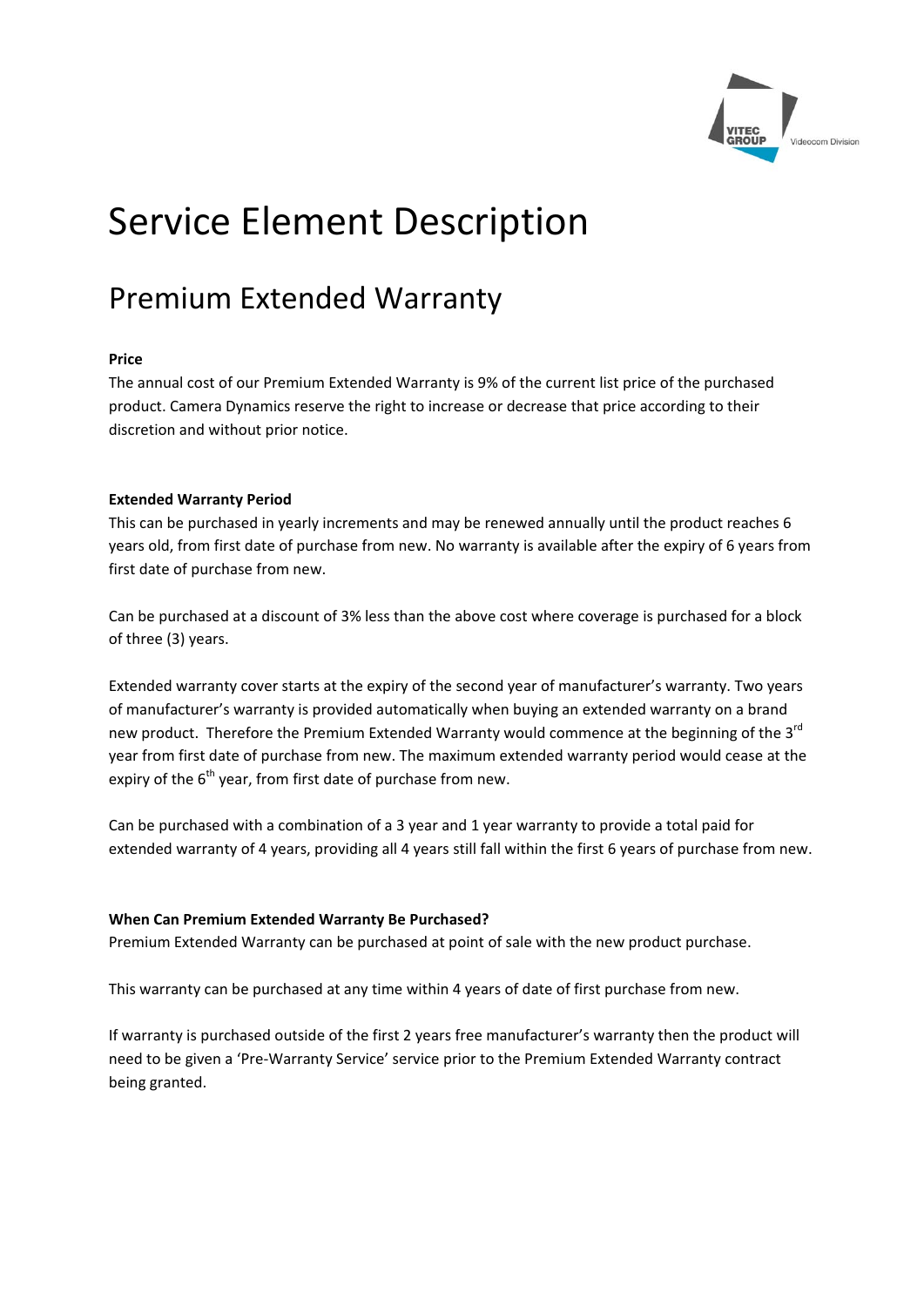

The cost of 'Pre‐Warranty Service' will be dependent on the equipment to be serviced and the level of parts and labour required to return the product to normal operating function. Any works required to return the product to normal operating function before a warranty can be granted will be provided as a written estimate. Written consent to these works will be required from the customer before they are carried out.

The cost of shipping the product to Camera Dynamics for a pre‐warranty inspection service will be the responsibility of the customer. The cost of returning the product to the customer's country of origin will be the responsibility of Camera Dynamics. Products can only be returned to countries of origin, in this instance the UK, France or Germany.

If estimated works are not agreed to by the customer, the product will be returned and a warranty will not be granted**.**

# **Service Description**

The Premium Extended Warranty is an extension of our original Manufacturer's Warranty and includes costs associated with the repair of warranty covered defects as well as covered maintenance to the product to maintain it in functional working order.

The Premium Extended Warranty includes cover for all manufacturing defects as well as maintenance cover for reasonable wear and tear. Wear and tear covers all parts and mechanisms associated with the performance and operation of the equipment, but does not include cover for cosmetic wear and tear, which has no effect on performance.

The Premium Extended Warranty package includes coverage for repair or replacement of the product at the sole discretion of Camera Dynamics.

Costs relating to the return of a warranted product from Camera Dynamics premises to the customer are limited to the country of origin that warranty was purchased. Country of origin is limited to UK, France and Germany.

Any damage to warranty items that occurs during transit from Camera Dynamics premises will be the responsibility of Camera Dynamics.

On completion of repair or service we will provide the customer with a revised warranty certificate, to include any warranty work undertaken and the date.